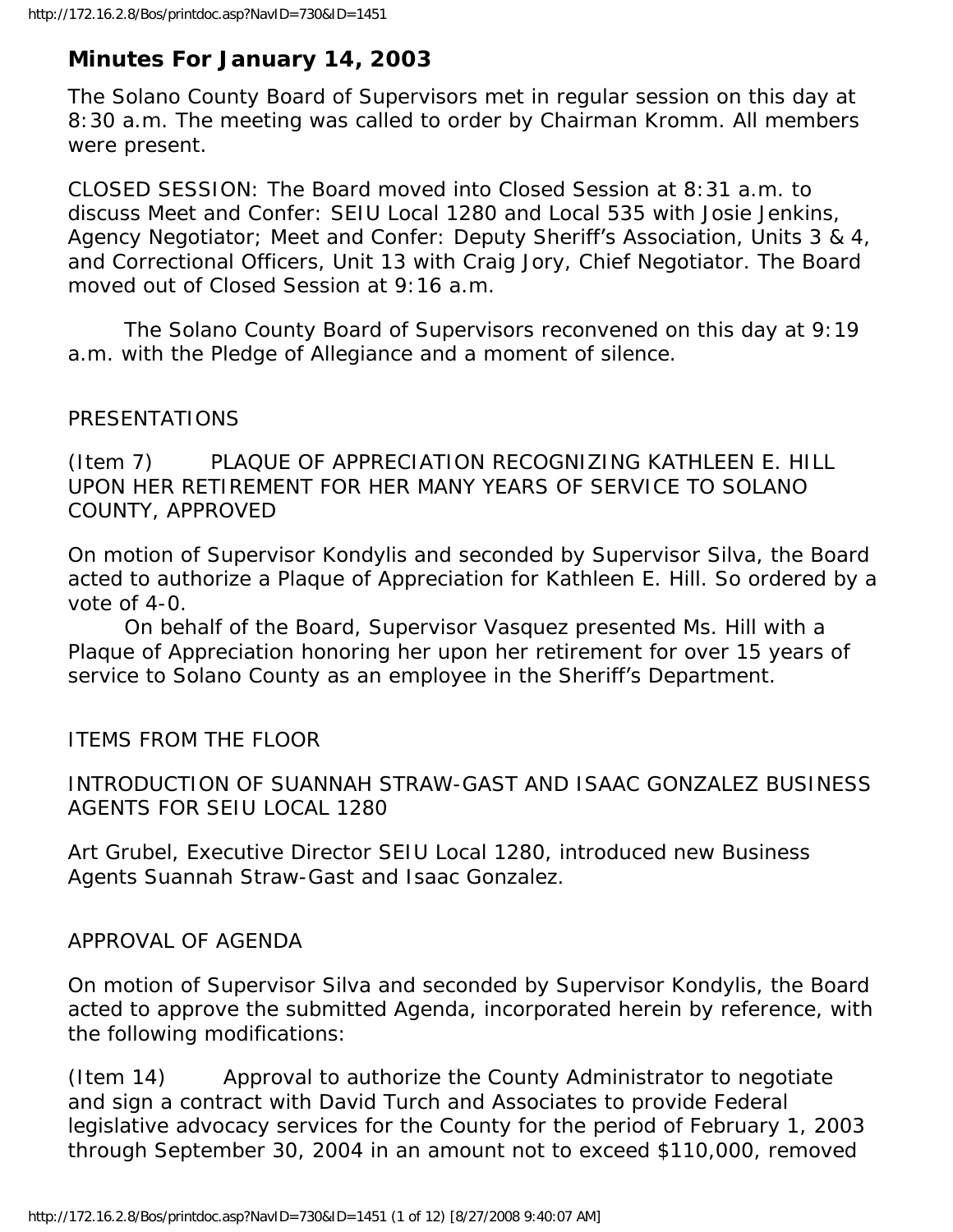from the Consent Calendar.

(Item 16 B) Approval of an agreement with Nursefinders, Inc. to provide temporary licensed nurses from July 1, 2002 to June 30, 2003 in the amount of \$110,000 for delivery of medical care services at Juvenile Hall and two County medical clinics; approval on an appropriation transfer in the amount of \$110,000 from salaries to professional services, removed from the Consent Calendar.

(Amended Agenda) Consider approval to assign the County's Energy Service Agreement for the design and construction of the Cogeneration Plant expansion from CMS Viron Corporation to Chevron Energy Solutions; authorize the County Administrator to sign agreements associated with the assignment of the contract, added as Item 21C.

So ordered by a vote 4-0.

CONSENT CALENDAR

On motion of Supervisor Kondylis and seconded by Supervisor Silva, the Board acted to approve the following Consent Calendar items by a vote of 4-0.

(Item 12) MINUTES OF THE BOARD OF SUPERVISORS MEETING OF DECEMBER 3, 2002, DECEMBER 10, 2002; DECEMBER 23, 2002; RURAL NORTH VACAVILLE WATER DISTRICT DECEMBER 3, 2002 AND DECEMBER 10, 2002; IN-HOME SUPPORTIVE SERVICES DECEMBER 10, 2002, as outlined in the Agenda Submittal from the Clerk of the Board dated January 14, 2003, incorporated herein by reference, approved.

(Item 13A) RESOLUTION NO. 2003-2008 AFFIRMING ITS SUPPORT AND PARTICIPATION IN THE 2003 TRI-CITY OBSERVANCE OF THE BIRTHDAY OF DR. MARTIN LUTHER KING, JR., adopted. (see Resolution Book)

(Item 13B) RESOLUTION 2003-009 AFFIRMING SOLANO COUNTY'S SUPPORT OF THE NAACP PROGRAM IN VALLEJO TO RECOGNIZE DR. MARTIN LUTHER KING JR. DAY, MONDAY, JANUARY 20, 2003, adopted. (see Resolution Book)

(Item 15) BIENNIAL CONFLICT OF INTEREST CODE UPDATES FOR AGRICULTURE DEPARTMENT, COUNTY ADMINISTRATOR, ENVIRONMENTAL MANAGEMENT, GENERAL SERVICES, HEALTH AND SOCIAL SERVICES, PROBATION DEPARTMENT, SHERIFF/CORONER, SOLANO COUNTY LIBRARY, FAIRFIELD-SUISUN UNIFIED SCHOOL DISTRICT, GREATER VALLEJO RECREATION DISTRICT, SILVEYVILLE CEMETERY DISTRICT, SOLANO COUNTY OFFICE OF EDUCATION, TRAVIS UNIFIED SCHOOL DISTRICT, VACAVILLE UNIFIED SCHOOL DISTRICT, VALLEJO SANITATION & FLOOD CONTROL DISTRICT, as outlined in the Agenda Submittal from County Counsel dated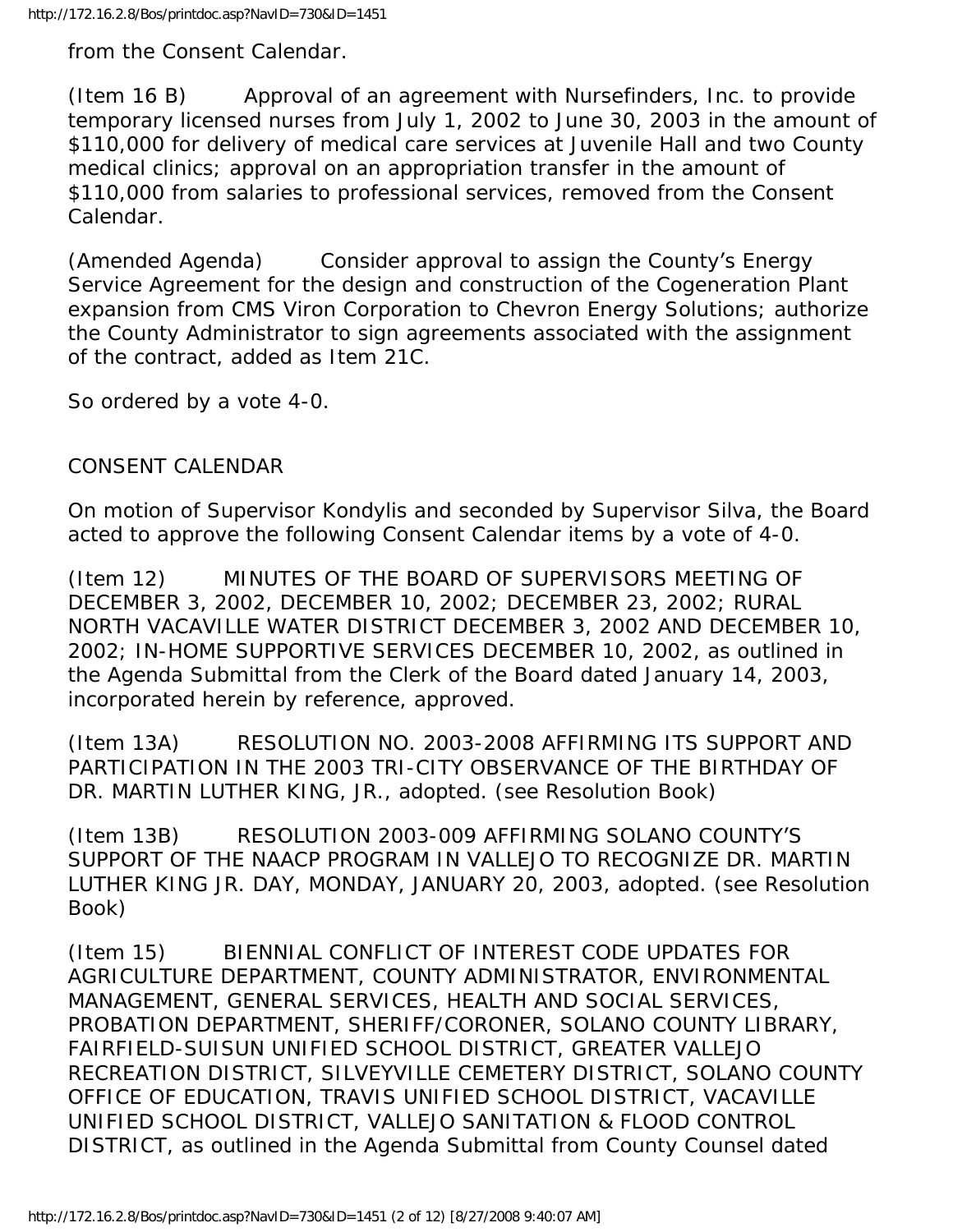January 14, 2003, incorporated herein by reference, approved.

(Item 16A) DECLARATION OF INTENT TO APPLY FOR EMERGENCY MEDICAL SERVICES APPROPRIATION (EMSA) FUNDING AND STANDARD EMSA AGREEMENT, as outlined in the Agenda Submittal from Health and Social Services dated January 14, 2003, incorporated herein by reference, approved and Chairman authorized to sign the Declaration and said contract on behalf of Solano County.

(Item 17) CONTRACT AMENDMENT WITH LIGOURI ASSOCIATES FOR SECURITY SERVICES, as outlined in the Agenda Submittal from Probation dated January 14, 2003, incorporated herein by reference, approved and Chairman authorized to sign said contract on behalf of Solano County.

(Item 18) RELEASE OF ACCOUNTABILITY FOR UNACCOUNTED FIXED ASSETS, as outlined in the Agenda Submittal from Sheriff/Coroner dated January 14, 2003, incorporated herein by reference, approved.

(Item 19A) FIVE-YEAR AGREEMENT WITH, AND DESIGNATION OF, THE AEROPLANE WORKS AS A LIMITED AERONAUTICAL ACTIVITY, FIXED BASE OPERATOR AT NUT TREE AIRPORT, as outlined in the Agenda Submittal from the Department of Transportation dated January 14, 2003, incorporated herein by reference, approved and Chairman authorized to sign said contract on behalf of Solano County.

(Item 19B) OFFER OF DEDICATION OF PROPERTY FROM LORRAINE L. LOMBARDO, ET AL ON STEIGER HILL ROAD, as outlined in the Agenda Submittal from the Department of Transportation dated January 14, 2003, incorporated herein by reference, approved.

AGREEMENT IN REFERENCE TO IMPROVEMENTS FOR MINOR SUBDIVISION, MS-02-05, as outlined in the Agenda Submittal from the Department of Transportation dated January 14, 2003, incorporated herein by reference, approved and Chairman authorized to sign said contract on behalf of Solano County.

RESOLUTION NO. 2003-007 ACCEPTING THE AGREEMENT IN REFERENCE TO IMPROVEMENTS FOR MINOR SUBDIVISION, MS-02-05, adopted. (see Resolution Book)

(Item 19C) COUNTY ADMINISTRATOR TO EXECUTE ALL ACTIONS NECESSARY EXPEDITE REPLACEMENT OF FAILED BRIDGE ON PLEASANTS VALLEY ROAD AT PLEASANTS CREEK, as outlined in the Agenda Submittal from the Department of Transportation dated January 14, 2003, incorporated herein by reference, approved.

RESOLUTION NO. 2003-011 REQUESTING FEDERAL AND STATE OFFICIALS TO EXPEDITE THE REPLACEMENT OF THE BRIDGE ON PLEASANTS VALLEY ROAD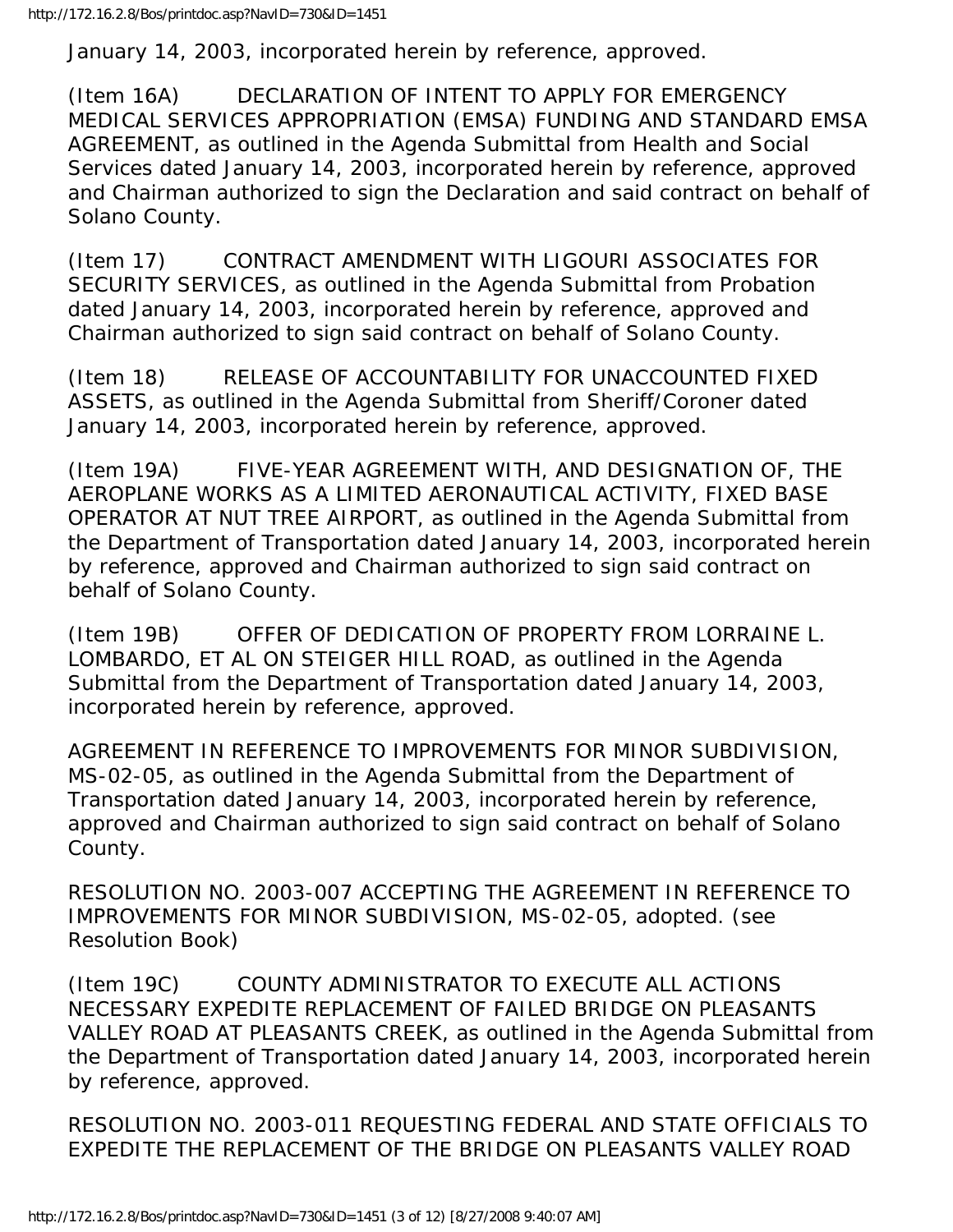AT PLEASANTS CREEK, adopted. (see Resolution Book)

(Item 19D) TRANSPORTATION DIRECTOR TO ADVERTISE FOR BIDS RE ROAD IMPROVEMENT PROJECTS, as outlined in the Agenda Submittal from the Department of Transportation dated January 14, 2003, incorporated herein by reference, approved and Transportation Director to award the contract and County Administrator to execute contracts with the lowest responsible bidders on behalf of Solano County.

(Item 20) RESOLUTION NO. 2003-012 AUTHORIZING SUSAN COHEN, AGRICULTURAL COMMISSIONER/SEALER OF WEIGHTS & MEASURES TO EXECUTE CERTAIN AGREEMENTS FOR FY2002/03, adopted. (see Resolution Book)

## ORDERS

(Item 14) COUNTY ADMINISTRATOR TO NEGOTIATE AGREEMENT WITH DAVID TURCH AND ASSOCIATES RE FEDERAL LEGISLATIVE ADVOCACY SERVICES

County Administrator Michael Johnson reviewed the information contained in the Agenda Submittal from his office dated January 14, 2004, incorporated herein by reference, regarding for advice, counsel and representation with the Legislative and Executive Branches of the Federal Government.

Supervisor Kondylis feels due to the current fiscal situation that the funds would be better spent on current programs benefiting children.

There was a brief discussion on the benefits of Federal representation. Chairman Kromm requested that an effort be made to work with the cities of the County, especially the smaller cities, and would like to review the contract prior to finalization.

 On motion of Supervisor Silva and seconded by Supervisor Vasquez, the Board acted to authorize the County Administrator to negotiate an agreement with David Turch and Associates, and to bring the contract back to the Board for review of the deliverables. So ordered by a vote of 3-1; Supervisor Kondylis voted no.

(Item 16B) AGREEMENT WITH NURSEFINDERS, INC. RE MEDICAL CARE SERVICES AT JUVENILE HALL AND TWO FAMILY HEALTH SERVICES MEDICAL CLINICS, APPROVED

APPROPRIATION TRANSFER IN THE AMOUNT OF \$110,000 FROM SALARIES TO PROFESSIONAL SERVICES, APPROVED

The Board was provided with an Agenda Submittal from Health and Social Services dated January 14, 2003, incorporated herein by reference, regarding providing temporary licensed nursing services at Juvenile Hall and two County medical clinics.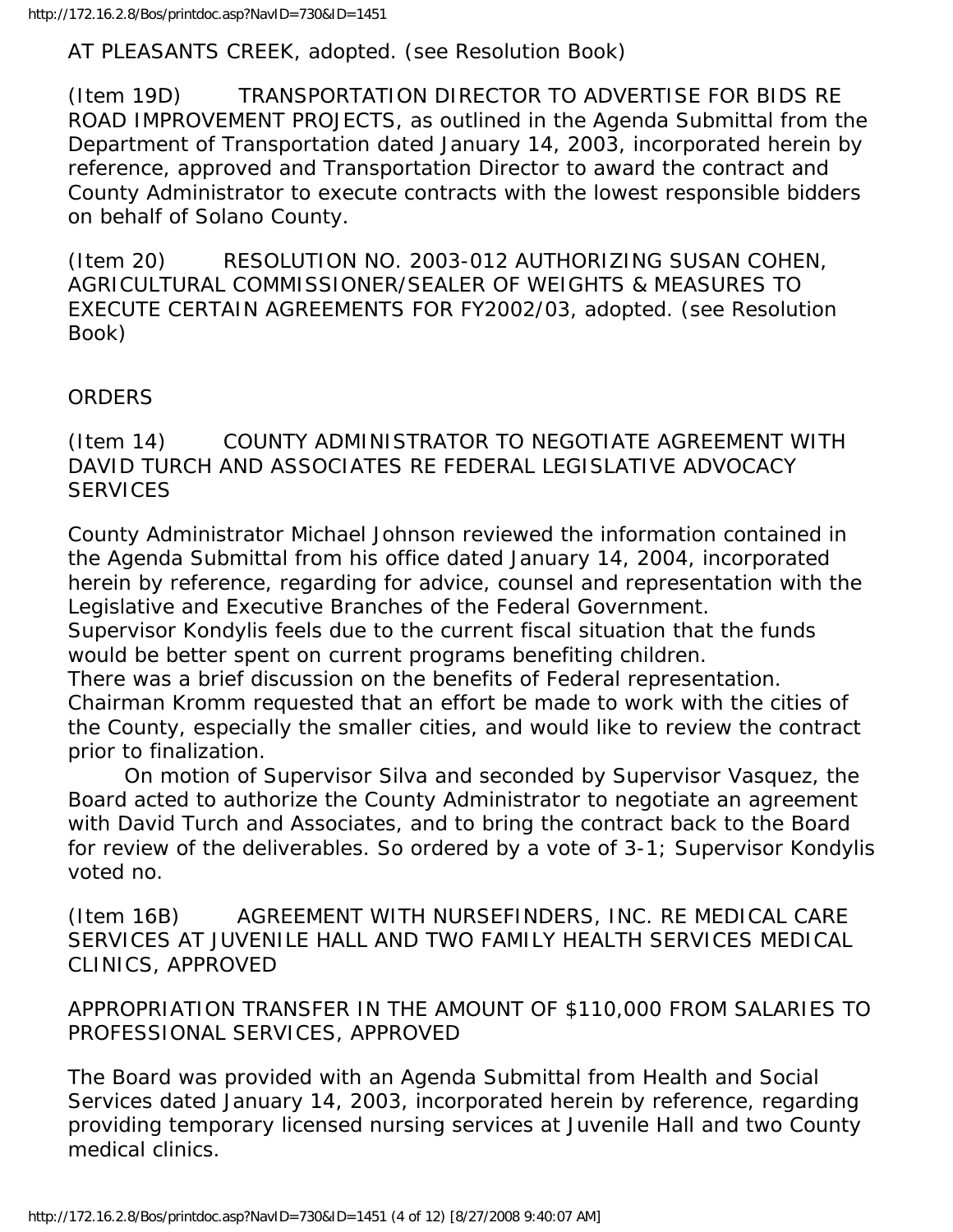Art Grubel, Executive Director SEIU Local 1280, voiced concern with the lack of prior notification of this item, and why Nursefinders is being used in the clinic. Mr. Grubel noted the classification studies that are in the process of being done by Maximus that includes the nurse classification, anticipates salary increases for the nurses to remain competitive, and feels it is premature to use the registry and to cease using County employees for the clinic functions. There was a discussion regarding completion of the Maximus classification process, also County Health Officer Thomas Charron, M.D. discussed staffing problems, recruiting problems, and the immediate need to provide the medical coverage.

Mr. Grubel requested this contract and staffing be reviewed prior to any renewal of the agreement, and to consider the Maximus Study recommendations that could resolve recruiting issues.

 On motion of Supervisor Silva and seconded by Supervisor Vasquez, the Board acted to approve the agreement with Nursefinders, Inc. from July 1, 2002 to June 30, 2003, to approve an appropriation transfer in the amount of \$110,000, and to require the staffing be reviewed prior to any contract renewal. So ordered by a vote of 4-0.

(Item 21C) ASSIGNMENT OF ENERGY SERVICE AGREEMENT RE COGENERATION PLANT EXPANSION FROM CMS VIRON CORPORATION TO CHEVRON ENERGY SOLUTIONS, APPROVED

 The Board was provided with an Agenda Submittal from General Services dated January 14, 2003, incorporated herein by reference, regarding transferring the contract to upgrade the Cogeneration Plant from CMS Viron to Chevron Energy Solutions.

 County Counsel Dennis Bunting noted there are still negotiations going on, there is an issue regarding bonding that is not settled; Assistant County Administrator Darby Hayes gave a brief dissertation regarding the bonding issue.

 On motion of Supervisor Kondylis and seconded by Supervisor Vasquez, the Board acted to approve Assignment of the Energy Service Agreement re design and construction of the Cogeneration Plant expansion from CMS Viron Corporation to Chevron Energy Solutions, and to authorize the County Administrator to negotiate and sign the associated agreements. So ordered by a vote of 4-0.

(Item 22A) BOARD OF SUPERVISORS' APPOINTMENTS TO VARIOUS BOARDS AND COMMISSIONS FOR 2003

The Board was provided with an Agenda Submittal from the Clerk of the Board dated January 14, 2003, incorporated herein by reference, listing the 2002 Boards and Commissions assignments.

Chairman Kromm suggested the addition of active subcommittees; Landuse and Transportation Subcommittee, Criminal Justice Subcommittee, and creation of taskforces on an as needed basis.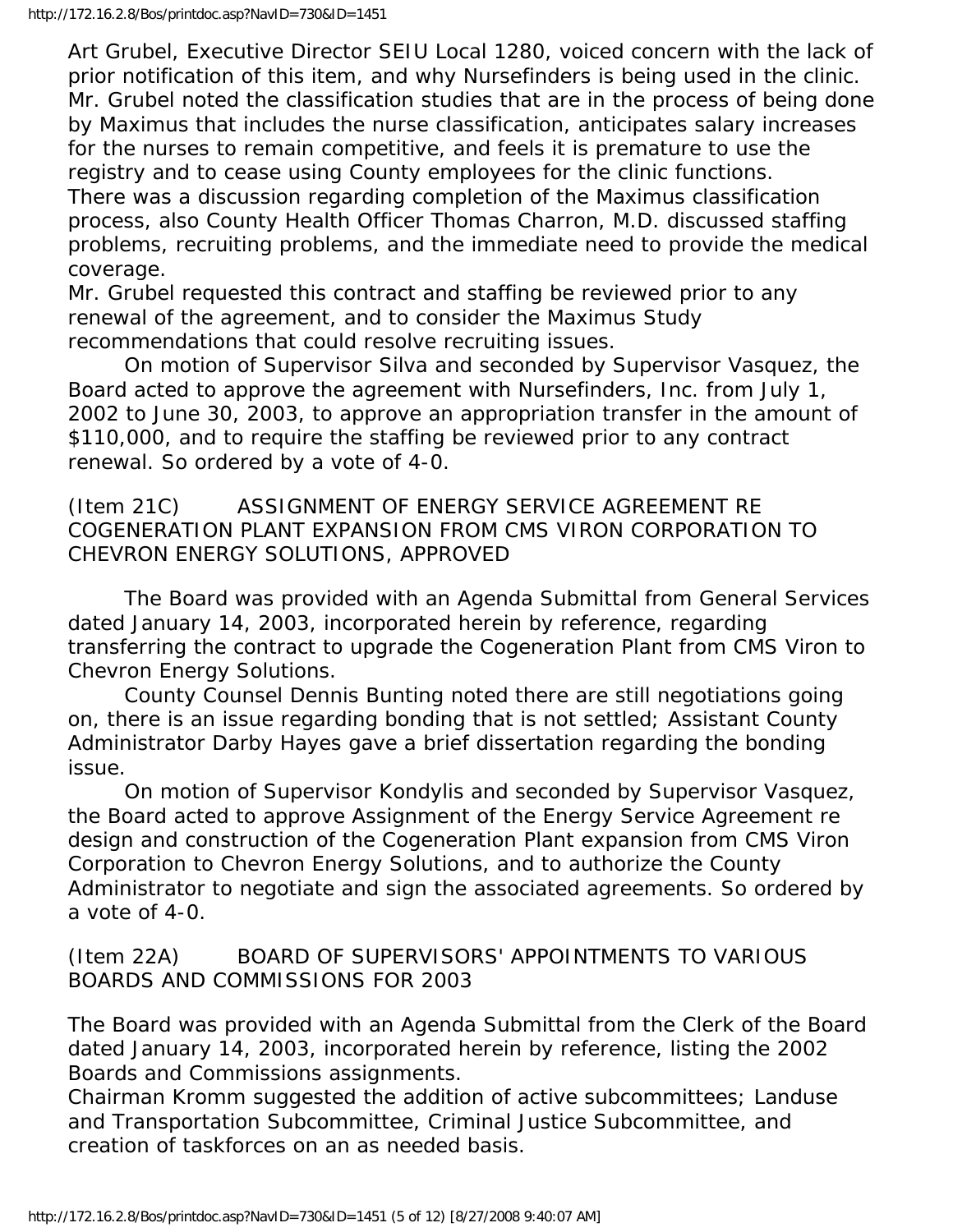Supervisor Kondylis discussed the success of the Health and Social Services Subcommittee, feels subcommittees must have a Board member that has a specific interest in that area to ensure it is active and working, and feels the taskforce idea is good for particular issues, and feels the Health and Social Services Subcommittee should continue as a regular noticed meeting. Supervisor Silva feels subcommittees influence departments, the Landuse and Transportation Subcommittee worked more like an adhoc committee, and feels the County Administrator should remain responsible for the budget, but possibly prior to the budget go in on an adhoc basis to ensure the budget follows the Board goals and objectives. The Safety and Justice Adhoc Committee met only to address specific issues with the courts. Many issues can be addressed on an adhoc basis rather than formal subcommittees. Chairman Kromm voiced concern regarding the Brown Act and appointing an adhoc committee for every issue, County Counsel Dennis Bunting noted adhoc committees address specific issues only, Board members could be appointed to a committee to address issues under specific categories, which would not violate the Brown Act. These adhoc committees could be called a taskforce. There was a brief discussion relative to taskforce meetings and the differences compared to subcommittees.

Chairman Kromm suggested some rotating of committee assignments for broader knowledge, and a discussion followed on committee assignments. Changes are incorporated herein by reference. Major changes include the addition of a Law and Justice Subcommittee that will function as an adhoc committee, a Strategic Planning Taskforce, removal of the Solano County Water Agency Executive Committee, Emergency Medical Care Commission, the San Francisco Bay Water Transit Authority, and the ABAG Regional Hazardous Waste Management Capacity Allocation Committee which is an ABAG subcommittee. When the District 5 seat is filled some appointments will be reassigned.

 On motion of Supervisor Kondylis and seconded by Supervisor Silva, the Board acted to approve the reassignment of appointments to Board of Supervisors Required Appointments. So ordered by a vote of 4-0.

(Item 22B) RESOLUTION NO. 2003-014 REPEALING AND ESTABLISHING RULES OF PROCEDURE OF THE SOLANO COUNTY BOARD OF SUPERVISORS, ADOPTED

 County Counsel Dennis Bunting reviewed the suggested changes to the Rules and Procedures contained in the Agenda Submittal from his department dated January 14, 2003, incorporated herein by reference. The major changes deal with allocating three minutes for public comment, and to establish a threeminute time period for Consent Calendar items, to only allow the Board to remove items from the Consent Calendar, and to have follow-up information on matters referred to the County Administrator contained in the biweekly Significant Issues memorandum.

 Following discussion relative to public access to the biweekly Significant Issues Memorandum, it was recommended that the memorandum be posted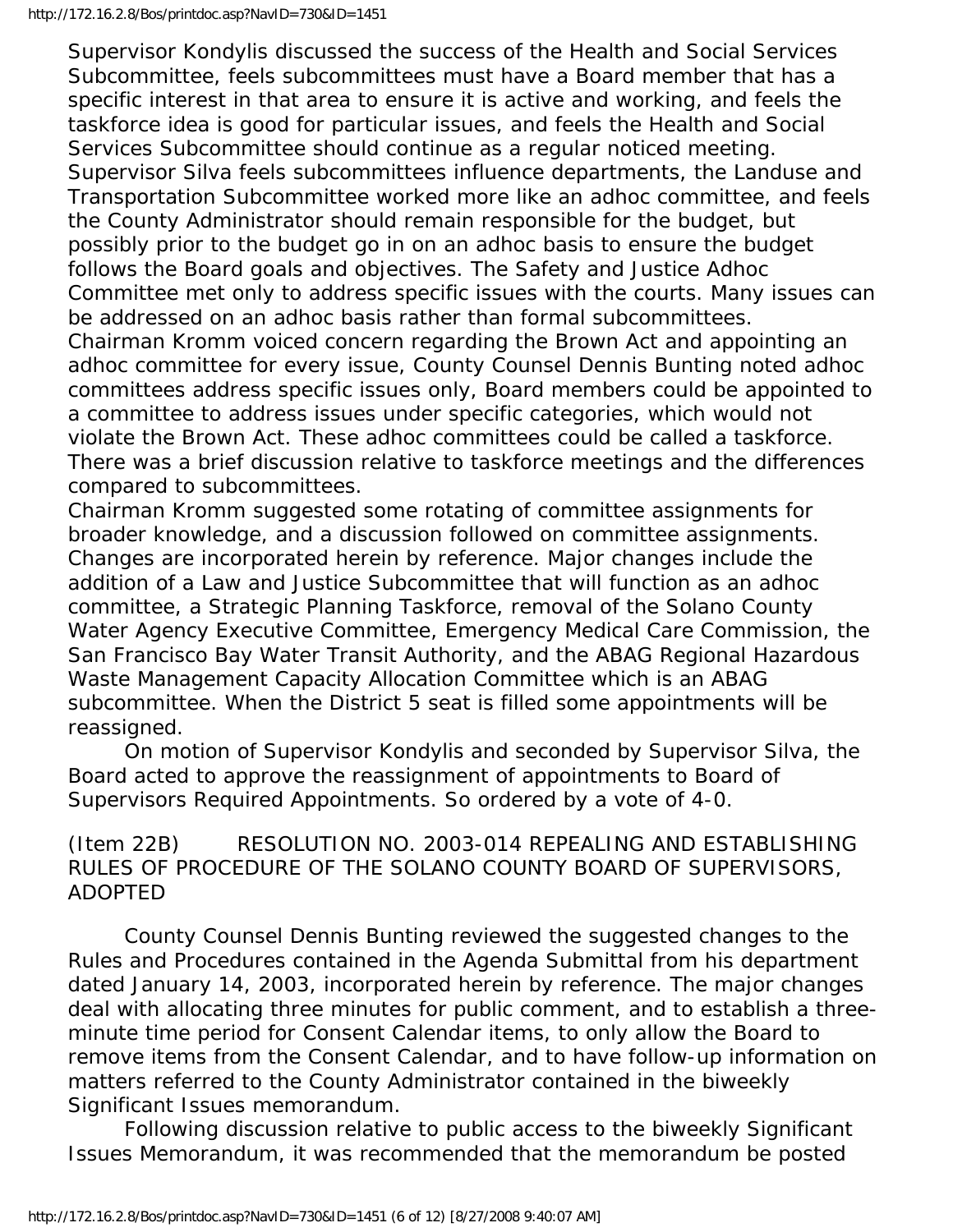## on the County website.

 Chairman Kromm feels that speakers should be allocated five minutes for public comment, and for one five-minute opportunity for a speaker to comment on the Consent Calendar.

 On motion of Supervisor Kondylis and seconded by Supervisor Vasquez, the Board acted to adopted Resolution No. 2003-014 Repealing and Establishing Rules of Procedure, amended to allow five minutes for public comment. So ordered by a vote of 4-0.

(Item 23A) AGRICULTURAL PRESERVE APPLICATION NO. 1331 OF V. SATTUI WINERY FOR PROPERTY LOCATED ONE MILE WEST OF FAIRFIELD OFF OF MANKAS CORNER ROAD, ADOPTED

 Mike Yankovich, Department of Environmental Management, briefly reviewed the information contained in an Agenda Submittal from his department dated January 14, 2003, incorporated herein by reference, describing the establishment of the Agricultural Preserve Application No.1331.

 Chairman Kromm opened the public hearing. As there was no one who wished to speak on this matter, the public hearing was closed.

 On motion of Supervisor Kondylis and seconded by Supervisor Vasquez, the Board acted to establish Agricultural Preserve No. 1331 of V. Sattui Winery and to adopt the mandatory findings, and approve Agricultural Preserve Contract Application No. 1331. So ordered by a vote of 4-0.

(Item 23B) APPEAL RE USE PERMIT NO. U-99-21 OF LOUIS AND FERN LOCKREM, DENIED

 Matt Walsh, Department of Environmental Management, reviewed the information contained in the Agenda Submittal from his department dated January 14, 2003, along with a visual presentation, incorporated herein by reference, regarding an appeal of the denial of Use Permit No. U-99-21 of Fern and Louis Lockrem.

 Responding to questions posed by Supervisor Vasquez regarding licensing of the kennel, and renewal of the kennel license, Mr. Walsh understands that the kennel was licensed when it was originally built. Robert Linton, Manager of Animal Care, noted the kennel had not been licensed for some time, but Animal Care had received a check for licensing which was not processed since there was not a approved Use Permit in effect.

 Responding to questions posed by Chairman Kromm regarding the disposition of the dogs if the Use Permit is denied, and the need for a septic system, Mr. Walsh noted there are two Use Permits involved, with denial of this permit the department would defer to the first Use Permit and would begin revocation proceedings. If the first permit were revoked all but five of the dogs would have to be removed. A rescue foundation has agreed to remove the dogs at no charge.

 Responding to questions posed by Chairman Kromm regarding the need for a septic system, Jim Campi, Department of Environmental Management,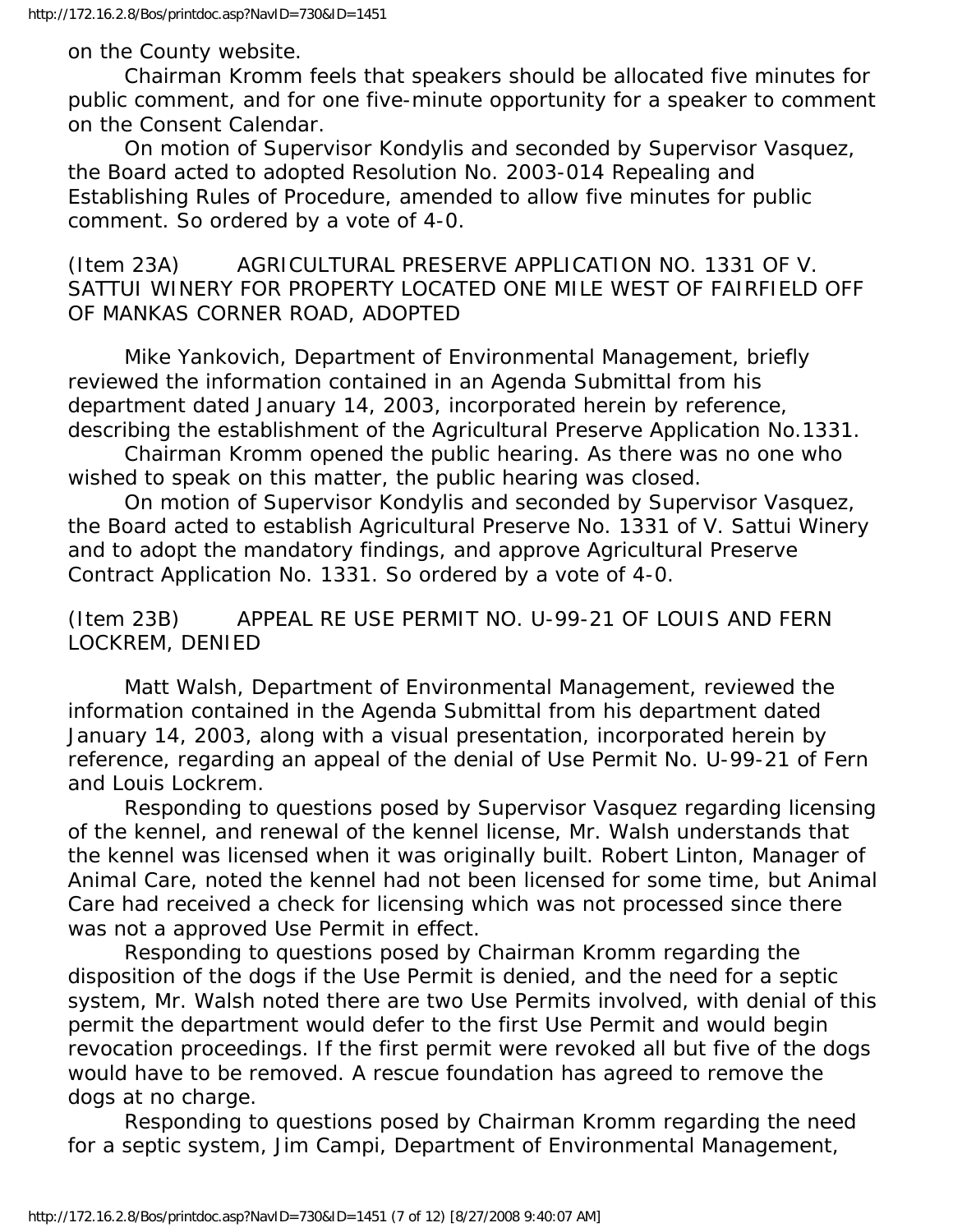noted a septic system is needed for a kennel with hard surfaces for waste management purposes. Mr. Campi outlined the solid waste management plan, and noted liquid waste must be washed off an impervious surface and therefore managed. The issue of daily removal of feces was discussed.

 Chairman Kromm continued the public hearing from December 10, 2002. Jay Menchaca, Attorney for the Lum family, gave a brief history and provided a written statement in opposition to the appeal of the Lockrems,

incorporated herein by reference. Supervisor Vasquez noted his familiarity of the issue since the matter began prior to his taking office.

 Stephanie Sibley, Lum's tenant, noted her main concern is for the safety of she and her family. Ms. Sibley discussed the effects of the dogs on their living conditions, to the flies, the smell, and the challenges with so many dogs being there.

 Maria Tidwell, tenant on Lockrem property, discussed living on the property, noted that she has experienced only one problem with a dog barking, feels the problems are being exaggerated, and feels the dogs are well taken care of.

 Sonia Hamman, Oakley, past neighbor of the Lockrems, appeared as a character witness, and noted no problems when the Lockrems had lived near them in Oakley.

 Fern Lockrem noted breeding these dogs for 35 years, discussed ongoing financial problems, the 1993 Use Permit, confusion with permitting and licensing, and only wants to complete the project under either permit.

 Louis Lockrem addressed many of the statements he felt were inaccurate, and noted confusion regarding permitting and licensing.

 John M. Coyle, Attorney for the Lockrems, noted the confusion in obtaining permits and further in the ability to get required licenses when the permits had not been granted, the inability to sell the dogs resulting in population growth, confusion on the requirements to obtain the needed permits, the health and financial problems, and the overall bureaucracy and confusion faced by the Lockrems.

 Supervisor Vasquez noted the Lockrems years of experience and questioned which permits were required at the previous kennel, Mr. Coyle noted he was unsure of the permitting in Oakley, and further noted preliminary inquires with the County for the kennel, and discussed the confusion and different requirements from one County department to another County department.

 Donna Haselow, Pittsburg, discussed support for the Lockrems, care of the dogs, the overall breed, housing the dogs on concrete surfaces, and solid waste disposal.

 Nancy Joeckel, Borzoi Rescue of Northern California, noted affiliation with other national rescue organizations, and discussions since 1998 relative to the situation and the steady increase in the number of dogs at the Lockrems. The group has a plan formulated to take, care for, and permanently place all of the dogs. Ms. Joeckel, as a private individual, noted that time does not produce more dogs it produces less. Kennel management produces dogs.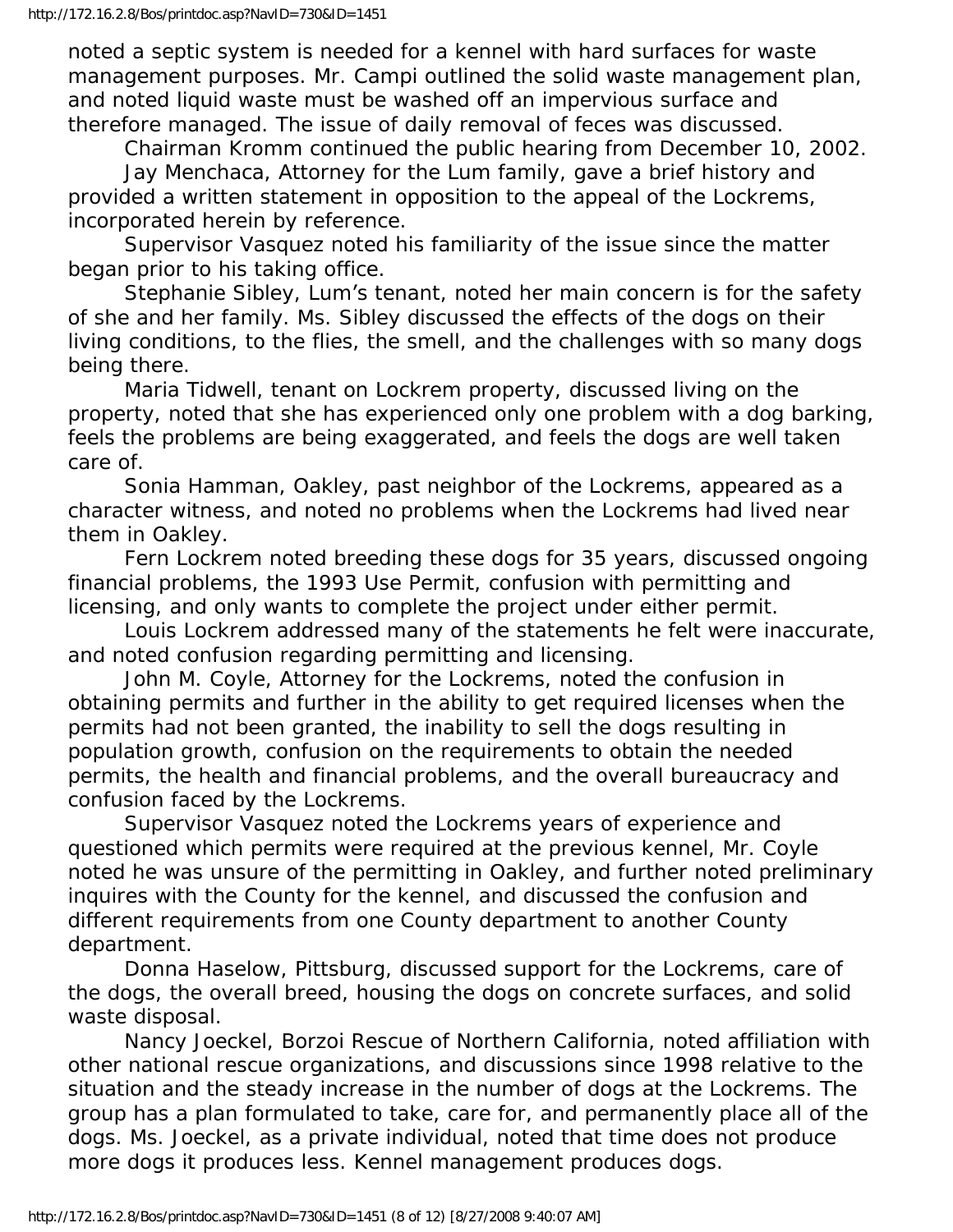Responding to questions posed by Supervisor Vasquez regarding the risks at the Lockrems, Ms. Joeckel noted the concern was for the lack of good kennel management in relation to the number of dogs.

As there was no one further who wished to speak on this matter, the public hearing was closed.

Supervisor Silva voiced concern with the inspection findings of the American Kennel Club, and with the flooded pen conditions where many of the dogs are kept, and with the ability of the Lockrems to care for such a large number of dogs. Supervisor Silva questioned the order of permitting, and if a temporary business license could be issued so the Lockrems could sell some of the dogs. Mr. Yankovich noted the Use Permit and further outlined the steps for other permits and licenses, changes from the time of approval of the Use Permit in 1993, and many conditions that were not completed. Mr. Yankovich noted this application is for 150 dogs, the 1993 permit is for 75 dogs, which could go to revocation before the Planning Commission (PC).

Responding to questions posed by Supervisor Silva regarding upholding the PC decision, Mr. Yankovich noted this permit would be denied, the matter of the dogs would revert back to the 1993 permit for 75 dogs and revocation proceedings by the PC, the Board could let the PC know how the Board feels for those revocation proceedings.

Responding to questions posed by Supervisor Vasquez regarding permitting, Mr. Walsh noted a building permit was issued for the kennel building in 1993, a septic permit was issued but the system was never constructed. The original use permit was for 5 years.

Birgetta Corsello, Director of Environmental Management, noted the Use Permit is for 5 years, building permits are good for 2 years. Since the 1993 permit has expired, the PC requested that permit go into revocation proceedings and Ms. Corsello outlined the options before the PC. Mrs. Corsello noted an extensive history on the project, ongoing financial problems of the Lockrems, questions relating to kennel management that Animal Care usually deals with, and recommended denial of the Use Permit for 150 dogs. Ms. Corsello discussed some options the Board may consider for specific direction.

Responding to questions posed by Supervisor Kondylis regarding the Lockrems being able to run some type of facility, how to limit the number of animals, and process changes since 1993, Deputy County Counsel Jim Laughlin outlined options the PC could take, the process for Use Permits has not changed, but that septic requirements have changed. Any type of new permit would have to meet the new septic standards.

There was a brief discussion on the requirements for a new kennel Use Permit, and management plans for a kennel operation.

County Counsel Dennis Bunting suggested giving direction to the PC. Responding to questions posed by Chairman Kromm regarding the time involved for the revocation process, Mr. Yankovich could take approximately six months, and the process to remove the animals is open.

Direction to the PC included areas relating to reducing size of the business to address all the management concerns, and to review concerns regarding non compliance of the first permit.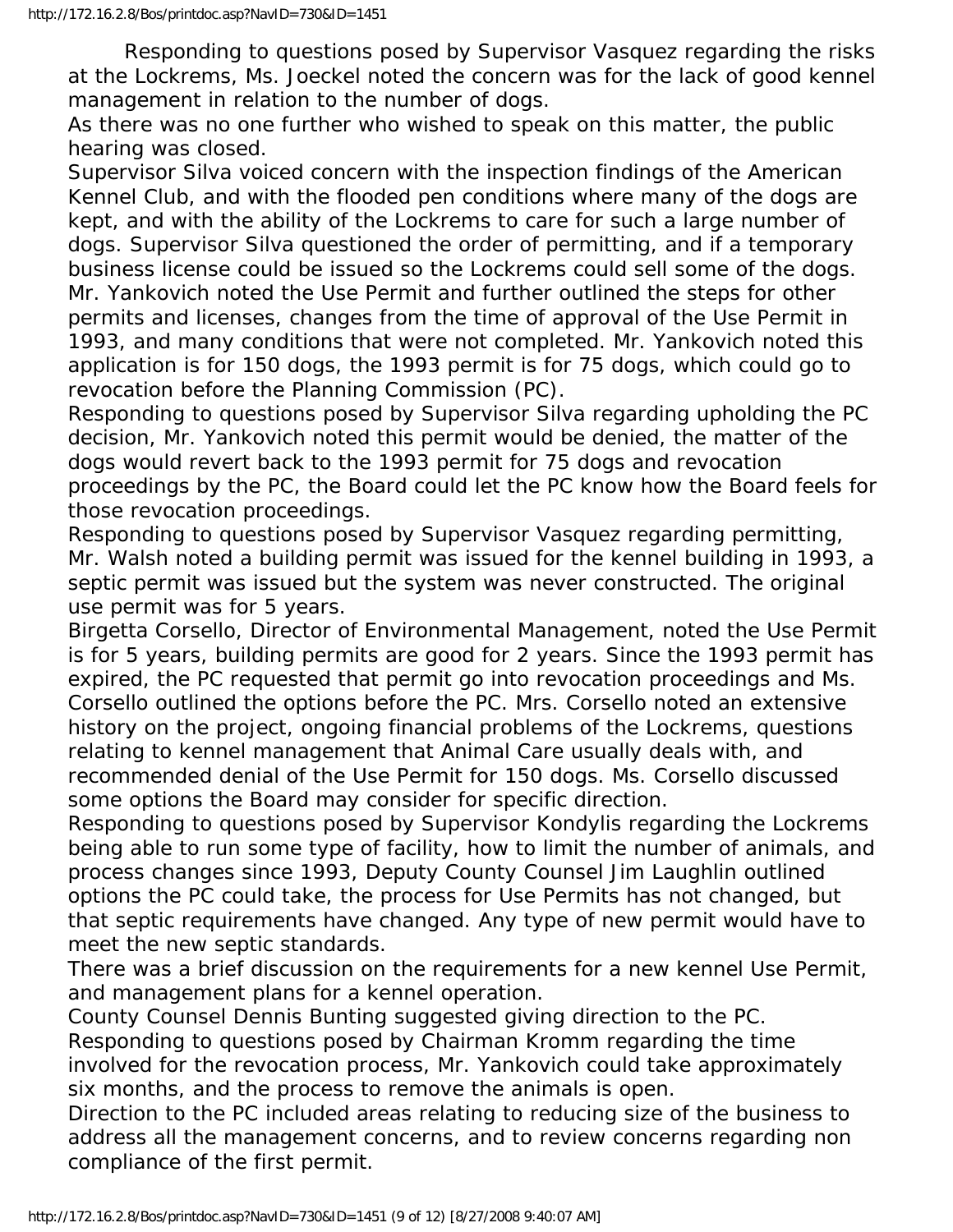On motion of Supervisor Kondylis and seconded by Supervisor Silva, the Board acted to deny the appeal on Use Permit No. U-99-21 of Louis Lockrem. So ordered by a vote of 4-0.

(Item 23C) APPEAL RE MINOR SUBDIVISION MS-02-01 FOR HARRY SCHRONTZ, CONTINUED TO MARCH 25, 2003

 Mike Yankovich, Department of Environmental Management, reviewed the information contained in the Agenda Submittal from his department dated January 14, 2004, incorporated herein by reference, regarding consideration of an appeal of the Zoning Administrator's decision to approve Minor Subdivision MS-02-01 permitting a four lot subdivision for Harry Schrontz, and the conditions of approval.

 Responding to questions posed by Supervisor Kondylis regarding the number of parcels that would require increased road standards, and if the Board has any discretion, Mr. Yankovich noted there are thirteen proposed parcels in the area and the trigger requiring increased road standards is ten parcels.

 County Counsel Dennis Bunting noted the Board could deviate from the higher road standards with adoption of certain findings.

 There was a brief discussion of maintenance costs for the current road and bridge, the responsibility for the cost of the improvements, and for a 20 foot roadway with a 1 to 2 foot shoulder.

Chairman Kromm opened the public hearing.

 Charles Weakley, Mountain Pacific Surveys, noted the appeal is regarding the conditions of approval for the increased road and bridge standards, the applicant wants to keep the rural flavor of the area, and requested the bridge be maintained at the current size. At this time there will be only 9 parcels in the area, a pending application for another subdivision has not gone forward for over a year, and requested that leeway be given on the width of the road in areas were improvements have been made to help maintain the flavor of the area. Mr. Weakley requested some width variations be allowed along the roadway to fit the conditions and address the neighbors concerns.

 There was a brief discussion regarding fire service and the small bridge for access to the area, the use of the bridge and the road during a 1997 fire, and requirements of the Vacaville Fire District.

 Rich Shonfeld, Concord, feels the 20-foot road with 4 foot shoulder is overkill, voiced concern with possible removal of oak trees, wants to maintain that rural feel of the area, noted that only two lots are being added, and requested the road remain at the 10 foot width.

 Ken Waite, Vacaville, noted purchasing his property about a year ago and found that buildings and walls on his property are in the easement, wants to keep rural flavor, feels the narrow bridge is a deterrent for added traffic, and requested the board consider alternative options.

 Bobbi Ahlers, Vacaville, voiced concern regarding widening of the bridge and added traffic, and noted during a previous fire there were no problems in getting the fire trucks in and out over the existing bridge.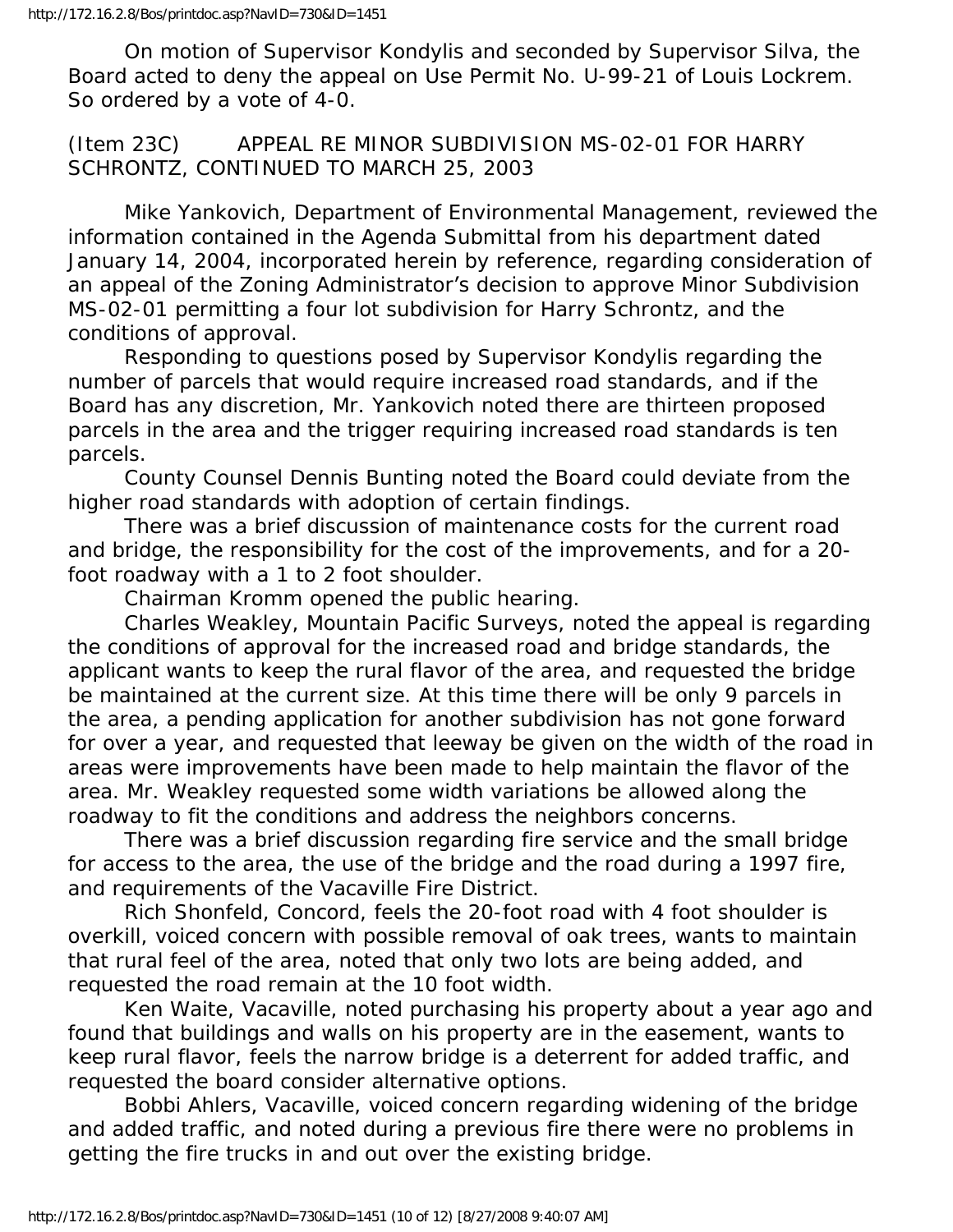There was a brief discussion of the concerns voiced in a letter, included in the Agenda Submittal, from Vacaville Fire Protection District Captain Tim Walton, and more aggressive notification regarding access across small private bridges.

 Harry Schrontz, Vacaville, feels the bridge IS structurally sound and will accommodate fire trucks.

As there was no one further who wished to speak on this matter, the public hearing was closed.

Responding to questions posed by Supervisor Kondylis regarding liability, County Council Dennis Bunting noted the County and the fire district are not liable, it becomes an assumption of risk with notification to all the residents. Supervisor Kondylis suggested maintaining the existing road with some minor improvements and the addition of some turnouts instead of the full road improvements.

Supervisor Silva voiced concern regarding public health and safety, feels a structural engineers report should have been included regarding the bridge, feels that 10 ½ foot roadway is not wide enough, possibly the road can be designed around the walls, and feels some type of road design should have been included.

Responding to questions posed by Supervisor Vasquez regarding the construction of another private road in the area, Mr. Crawford noted the private road to the Schrontz's house would be a 20-foot wide chip seal roadway.

 On motion of Supervisor Kondylis and seconded by Supervisor Vasquez, the Board acted to adopt the Mitigated Negative Declaration. So ordered by a vote of 4-0.

 There was a short discussion regarding the need for additional information regarding the bridge and the actual proposal for an alternative roadway.

 Responding to questions posed by Supervisor Silva regarding acceptance by the fire district of a certification by a structural engineer on the bridge requirements, Captain Walton noted apprehensively yes they would accept the report, but the width of the bridge is still a concern.

Chairman Kromm reopened the public hearing.

 Chairman Kromm noted consensus to continue the public hearing to March 25, 2003 to give the appellant an opportunity to obtain a structural engineers report on the bridge, to find the minimum standards the fire department can live with, and to formulate an actual road proposal.

(Item 24) RESOLUTION NO. 2003-015 TO APPOINT DIRECTOR TO BOARD OF DIRECTORS FOR DIXON RESOURCE CONSERVATION DISTRICT (MARK WILLIAM HOLDENER AND RICK MARTINEZ), ADOPTED

 On motion of Supervisor Kondylis and seconded by Supervisor Vasquez, the Board acted to adopt Resolution No. 2003-015 to appoint Director to Board of Directors for Dixon Resource Conservation District (Mark William Holdener and Rick Martinez). So ordered by a vote of 4-0. (see Resolution Book)